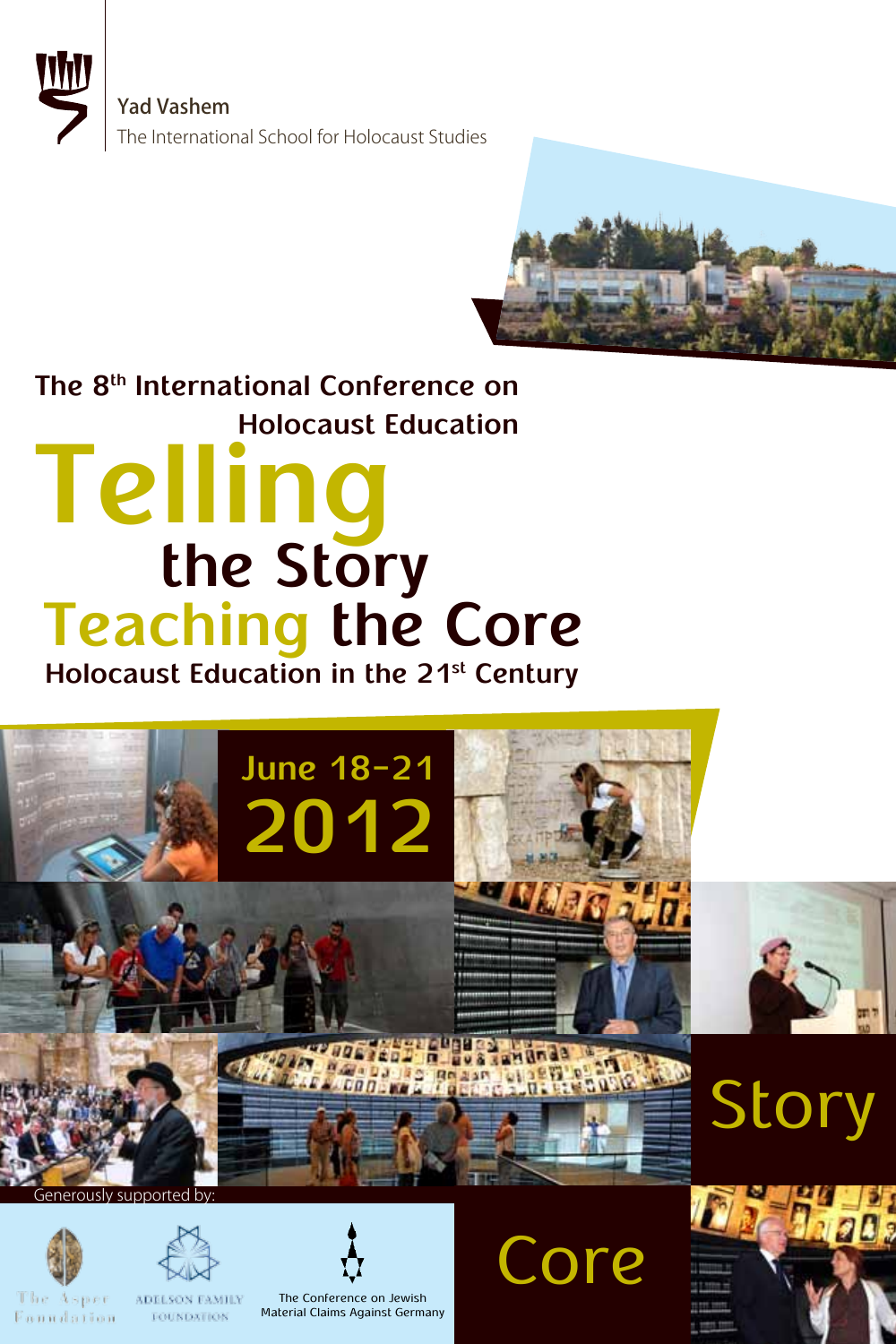# THE STORY: TEACHING THE CORE HOLOCAUST EDUCATION IN THE 21ST CENTURY

ur gr

**ASCOO** 

 $^{\prime\prime}$ 

# Conference Program



Monday, June 18, 2012 Tuesday, June 19, 2012 Wednesday, June 20, 2012 Thursday, June 21, 2012

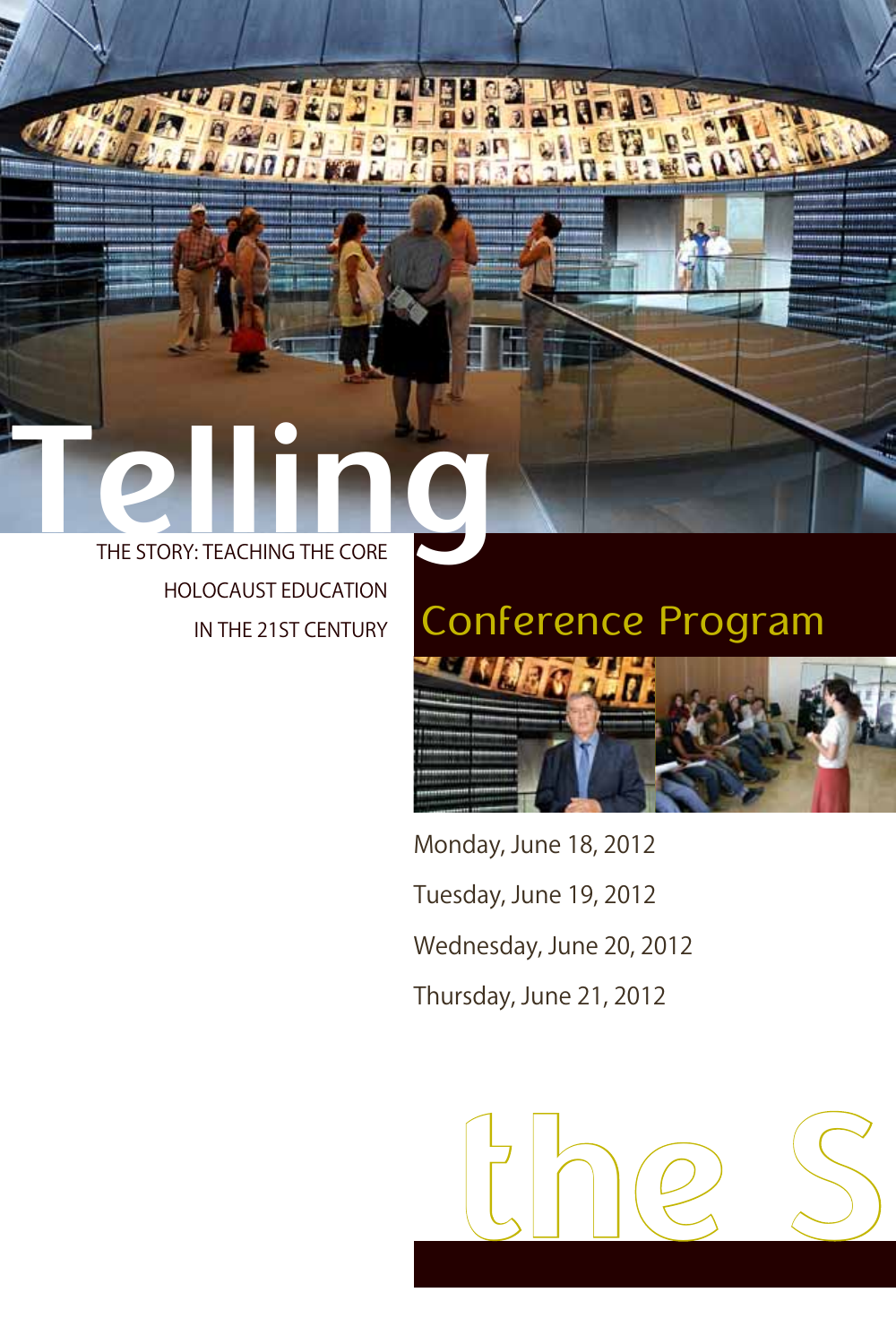## Monday, June 18, 2012



| <b>Optional Guided Tours:</b>                                                        |  |  |
|--------------------------------------------------------------------------------------|--|--|
| Holocaust History Museum                                                             |  |  |
| Holocaust Art Museum                                                                 |  |  |
| Exhibit: "Last Portrait: Painting for Posterity"                                     |  |  |
| Exhibit: "50 Years Since the Eichmann Trial"                                         |  |  |
| The Reflections Center                                                               |  |  |
| The Visual Center                                                                    |  |  |
|                                                                                      |  |  |
| Buses will leave from the hotels to Yad Vashem                                       |  |  |
| A light meal will be served at Yad Vashem in the "Square of Hope"                    |  |  |
| Opening Ceremony will take place in the "Valley of the Communities"                  |  |  |
| Dorit Novak, Director, The International School for Holocaust Studies,<br>Yad Vashem |  |  |
| Rabbi Israel Meir Lau, Chairman of the Yad Vashem Council                            |  |  |
|                                                                                      |  |  |
| Chava Alberstein                                                                     |  |  |
| Buses will return from Yad Vashem to the hotels                                      |  |  |
|                                                                                      |  |  |



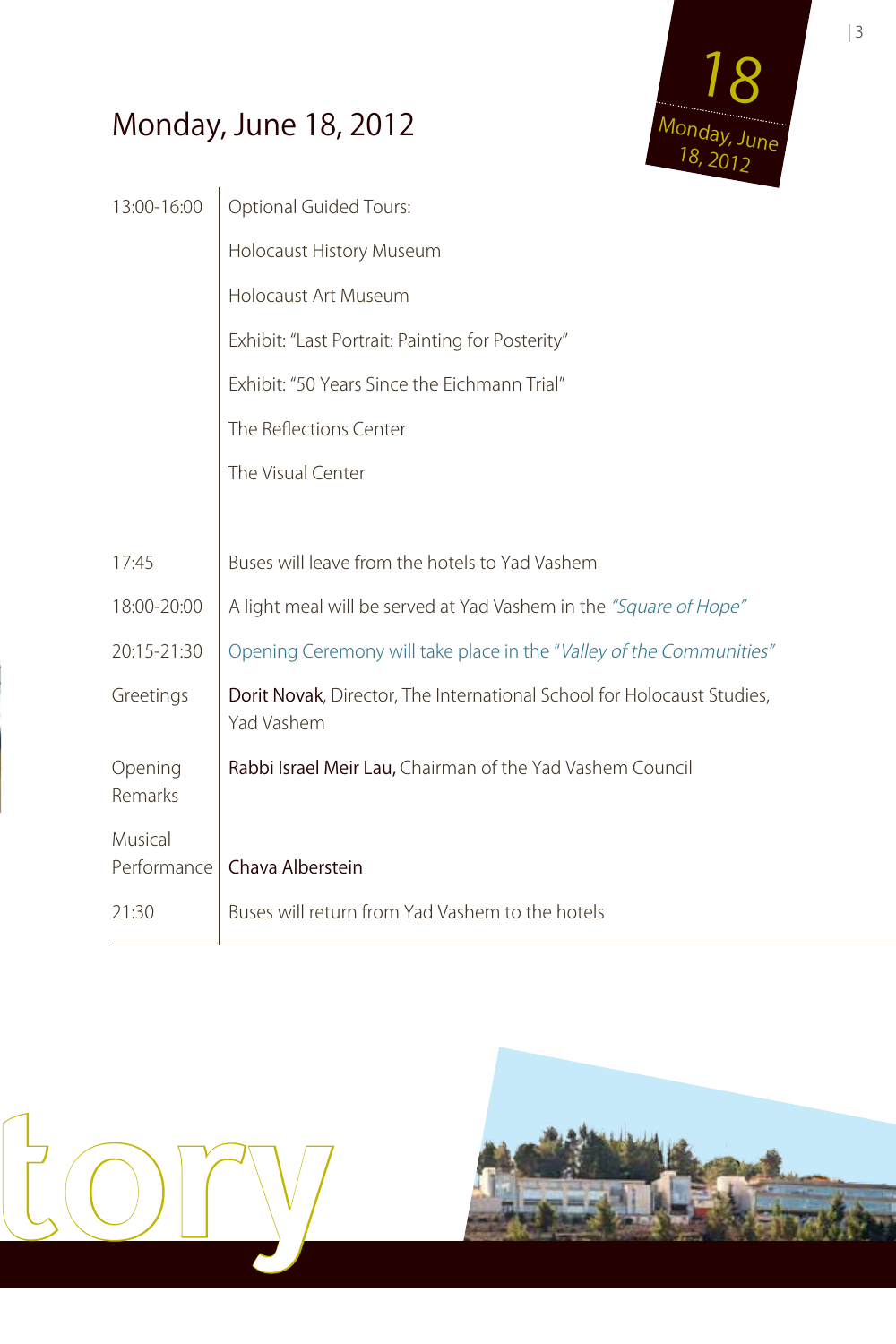## Tuesday, June 19, 2012 | Learning Day

| 8:00          | Buses will leave from the hotels to Yad Vashem                                                                                                                                                                                                                                           |  |
|---------------|------------------------------------------------------------------------------------------------------------------------------------------------------------------------------------------------------------------------------------------------------------------------------------------|--|
| 9:00-10:30    | <b>Plenary Session</b>                                                                                                                                                                                                                                                                   |  |
|               | Will take place in the Conference Tent in the "Warsaw Ghetto Square"                                                                                                                                                                                                                     |  |
| $9:00 - 9:15$ | MK Gideon Sa'ar, Minister of Education, Israel                                                                                                                                                                                                                                           |  |
| 9:15-9:45     | <b>Opening Plenary Session</b><br>Avner Shalev, Chairman, Yad Vashem Directorate                                                                                                                                                                                                         |  |
| 9:45-10:30    | Title of the Presentation:<br>The Educational Challenges We Face in the 21st Century<br>Keynote Lecture                                                                                                                                                                                  |  |
|               | Michael R. Marrus, Chancellor Rose and Ray Wolfe Professor Emeritus<br>of Holocaust Studies, University of Toronto                                                                                                                                                                       |  |
|               | Title of the Presentation:<br>"Lessons" of the Holocaust and the Ceaseless, Discordant<br><b>Search for Meaning</b>                                                                                                                                                                      |  |
| 10:30-11:00   | <b>BREAK   Warsaw Ghetto Square</b>                                                                                                                                                                                                                                                      |  |
| 11:00-12:30   | Session I<br>Conference participants may choose 1 of the 3 presentations on the<br>core issues of the Holocaust.                                                                                                                                                                         |  |
| Lectures      | 1. Professor Dina Porat - Yad Vashem Chief Historian,<br>The International Institute for Holocaust Research<br>Title of the Presentation:<br><b>Antisemitism and Nazi Racial Ideology</b><br>(Presentation will take place in the Conference Tent)<br>* simultaneous Spanish translation |  |

# Story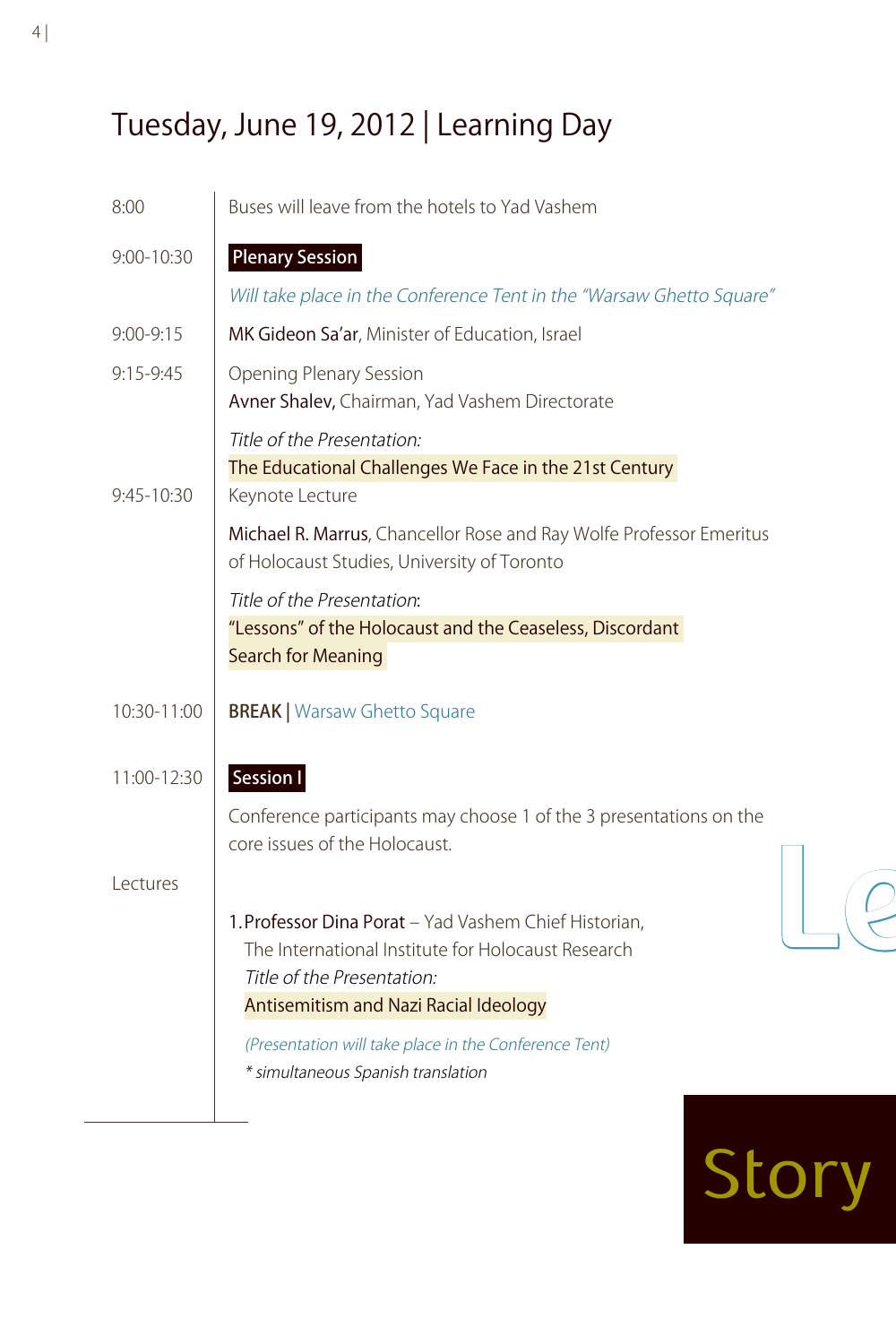|                           |                                                                                                                                                                                                                                                                                                                                                                                                                                                                                      | 5 |
|---------------------------|--------------------------------------------------------------------------------------------------------------------------------------------------------------------------------------------------------------------------------------------------------------------------------------------------------------------------------------------------------------------------------------------------------------------------------------------------------------------------------------|---|
| Tuesday, June<br>19, 2012 | 2. Professor Dan Michman - Head of the International Institute for<br>Holocaust Research; Incumbent, John Najmann Chair of<br><b>Holocaust Studies</b><br>Title of the Presentation:<br>New Research on Ghettoization<br>(Presentation will take place in the Yad Vashem Auditorium)<br>3. Dr. David Silberklang-Senior Historian, International Institute for<br>Holocaust Research; Editor, Yad Vashem Studies<br>Title of the Presentation:<br>New Research on the Final Solution |   |
|                           | (Presentation will take place in the ISHS Auditorium)                                                                                                                                                                                                                                                                                                                                                                                                                                |   |
| 12:30-14:00               | <b>LUNCH BREAK   Warsaw Ghetto Square</b>                                                                                                                                                                                                                                                                                                                                                                                                                                            |   |
| 13:30                     | Dance Performance "Together Alone" Olla Contemporary Dance Company<br>(Performance will take place in the Family Square- adjacent to the ISHS)                                                                                                                                                                                                                                                                                                                                       |   |
| 14:00-15:30               | Session II                                                                                                                                                                                                                                                                                                                                                                                                                                                                           |   |
|                           | Each participant will choose one of the following<br>presentations: This session will take place in the International School<br>for Holocaust Studies                                                                                                                                                                                                                                                                                                                                |   |
|                           | 1.<br>Pre-War Jewish Life 19th-20th century Germany<br>Professor Guy Miron   Room 10                                                                                                                                                                                                                                                                                                                                                                                                 |   |
|                           | Modern Antisemitism 19th-20th century<br>2.<br>Professor Rafi Vago   Room 11                                                                                                                                                                                                                                                                                                                                                                                                         |   |
|                           |                                                                                                                                                                                                                                                                                                                                                                                                                                                                                      |   |
|                           |                                                                                                                                                                                                                                                                                                                                                                                                                                                                                      |   |
|                           | <u>n panasakalang panasakalang pan</u><br>IS SHE WAS SHED BOARN WHO WAS TRANSPORTED<br><u>and we're there are any th</u><br>uunaa sanannoonasaanaa aaseosaasa                                                                                                                                                                                                                                                                                                                        |   |
|                           | HARE Ander same & state of<br>化放放器 网络含金属紫檀酸医香蕉素金属紫檀 美国新华美国新闻社                                                                                                                                                                                                                                                                                                                                                                                                                        |   |
|                           | <b>HENNIS HEED OF ENE HENNE</b><br>e o ses este andormano a perustra                                                                                                                                                                                                                                                                                                                                                                                                                 |   |

www.www.com com come conto child

ï

**MAG**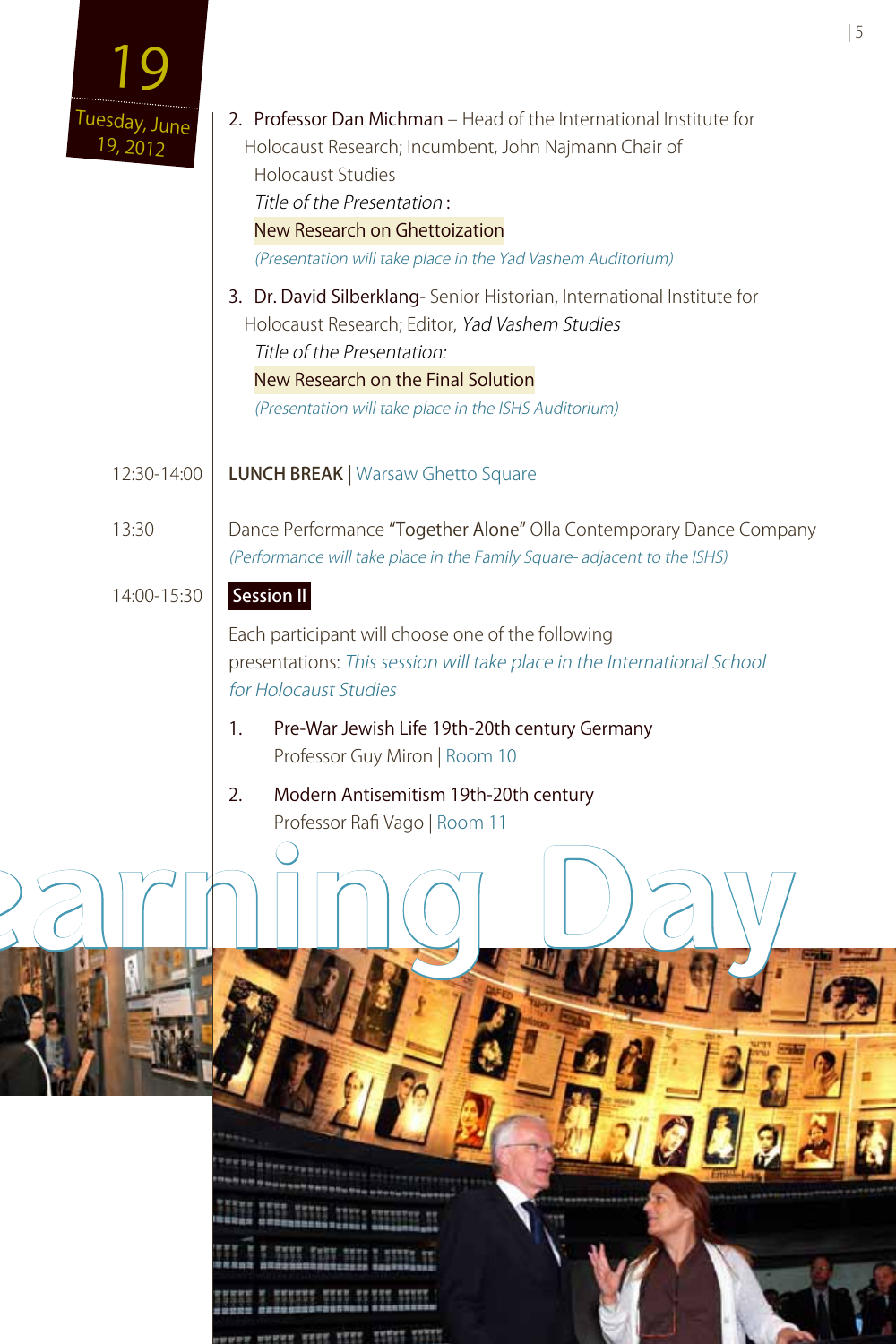|             | 3.  | Nazi Ideology and the Jews<br>Dr. Yaacov Lozowick   Room 12                                                                                                  |
|-------------|-----|--------------------------------------------------------------------------------------------------------------------------------------------------------------|
|             | 4.  | Armed Resistance in the Ghettos and Forests<br>Dr. Yitzhak Arad   Room 15                                                                                    |
|             | 5.  | The Final Solution/Killing Sites and Death Camps<br>Dr. Gideon Greif   Room 13                                                                               |
|             | 6.  | The Vatican and the Jews<br>Dr. lael Nidam-Orvito   Room 16                                                                                                  |
|             | 7.  | Righteous Among the Nations/Jews Saving Jews<br>Nannie Beekman   Room 17                                                                                     |
|             | 8.  | The Eichmann Trial - Justice Gavriel Bach, (Ret.)   Room 27                                                                                                  |
|             | 9.  | WWII and the Holocaust- Dr. Daniel Uziel   Room 26                                                                                                           |
|             | 10. | Jewish Women in Auschwitz-Birkenau<br>Dr. Naama Shik   Room 25                                                                                               |
|             | 11. | Literary Responses to the Holocaust- Dr. Alan Rosen   Room 24                                                                                                |
|             | 12. | Nazi Medicine in the Holocaust<br>Dr. Benjamin Gesundheit   Aud. A                                                                                           |
|             | 13. | Art and the Holocaust-Yehudit Shendar   Room 23                                                                                                              |
|             | 14. | Jewish Children and the Holocaust-Shulamit Imber   Aud. B                                                                                                    |
|             | 15. | Faith and Philosophical Issues during the Holocaust                                                                                                          |
|             |     | Rabbi Dr. Pesach Schindler   Room 22                                                                                                                         |
| 15:30-16:00 |     | <b>BREAK   Family Square</b>                                                                                                                                 |
| 16:00-17:30 |     | <b>Session III</b>                                                                                                                                           |
|             |     | Each participant will choose one of the following presentations:<br>This session will take place in the International School for<br><b>Holocaust Studies</b> |
|             | 1.  | Antisemitism Today- Professor Rafi Israeli   Aud. A                                                                                                          |
|             | 2.  | Nazi Germany and the Jews-1933-1939<br>Dr. Doron Avraham   Room 10                                                                                           |
|             | 2.  | The Allies and the Holocaust - Dr. Rob Rozett   Room 11                                                                                                      |
|             | 3.  | The Holocaust in North Africa - Dr. Irit Abramski   Room 15                                                                                                  |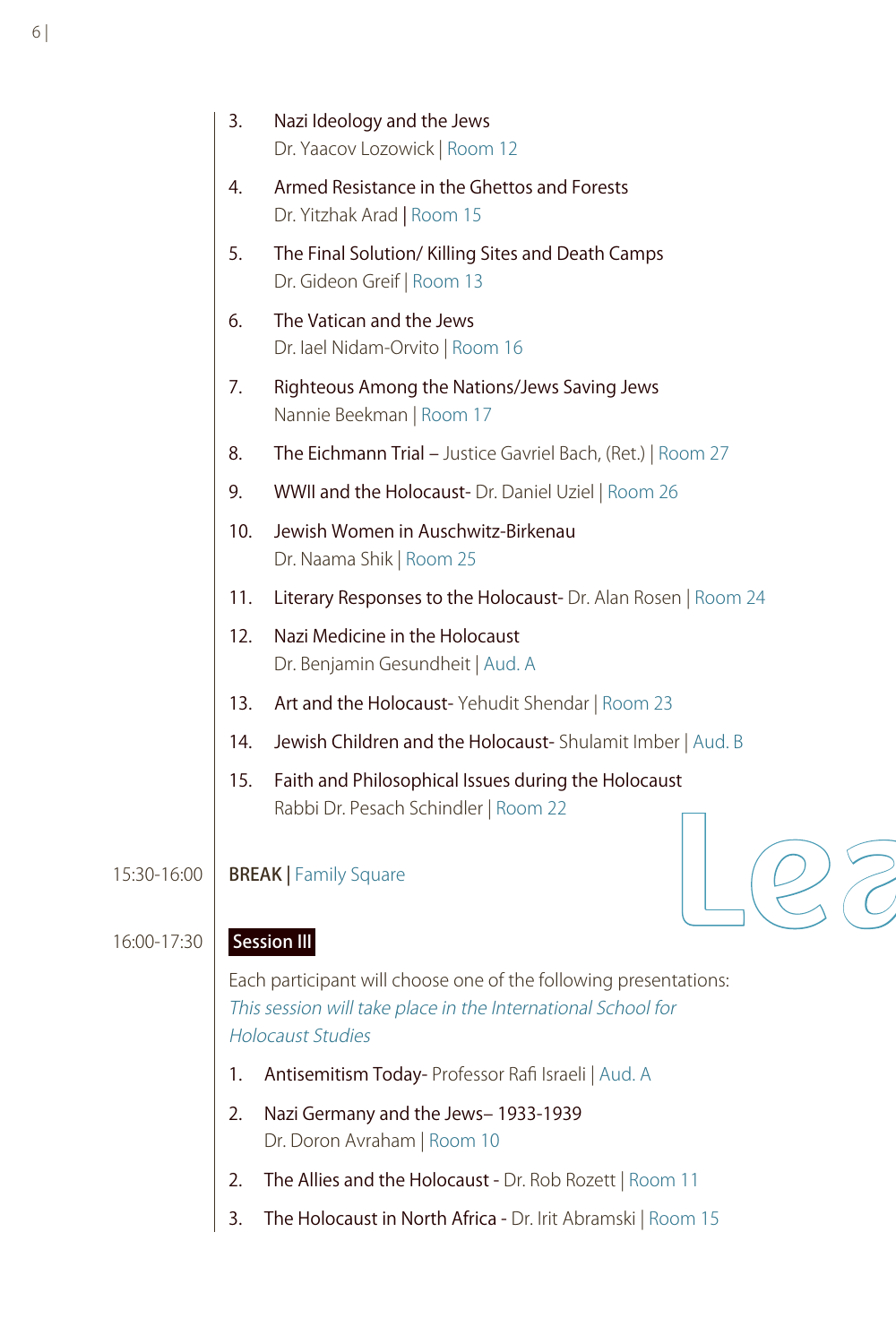

| 7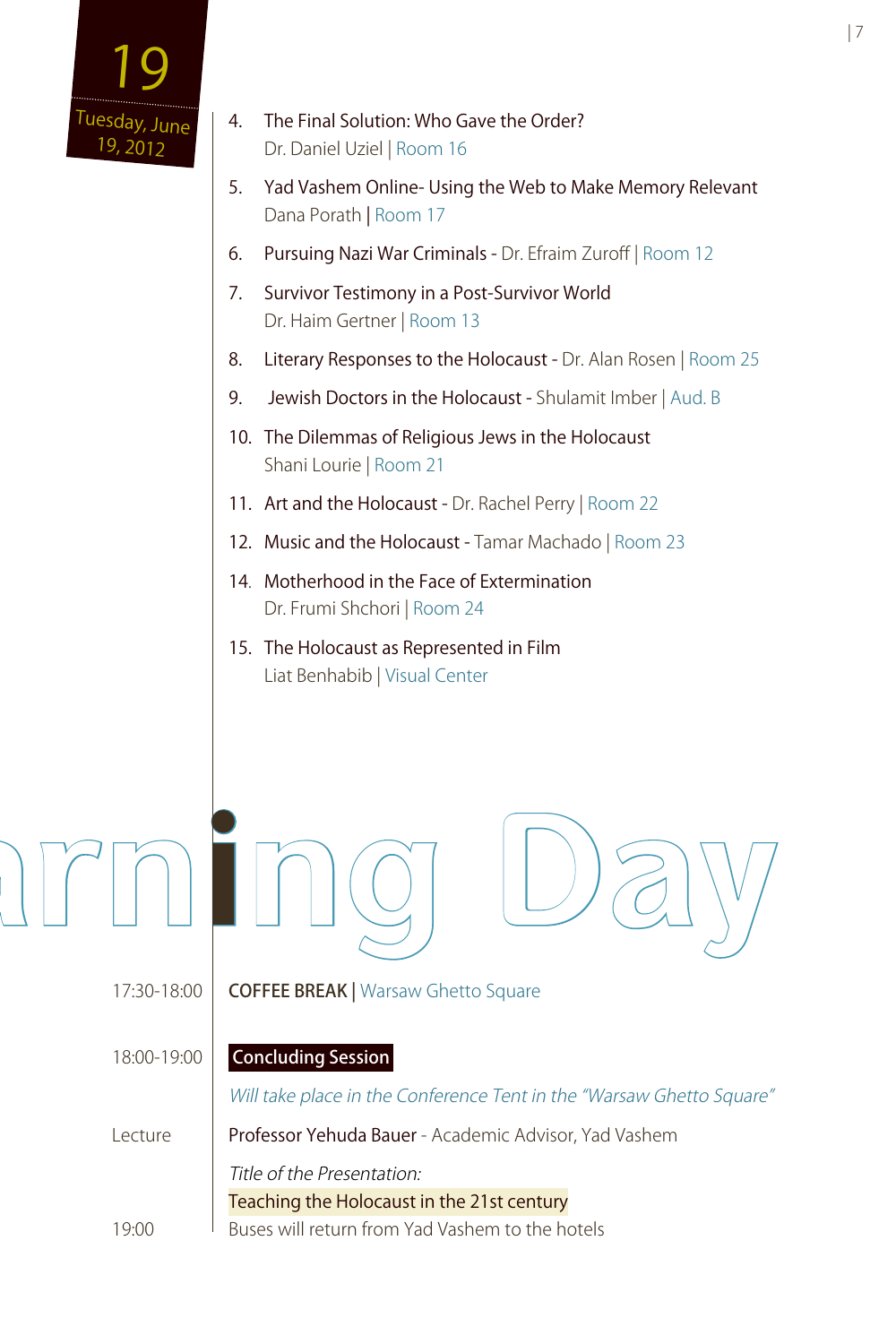## Wednesday, June 20, 2012 | Pedagogical Day

| 8:00           | Buses will leave from the hotels to Yad Vashem                                                                                                                                                         |
|----------------|--------------------------------------------------------------------------------------------------------------------------------------------------------------------------------------------------------|
| $9:00 - 11:00$ | <b>Plenary Session</b>                                                                                                                                                                                 |
|                | Will take place in the Conference Tent in the "Warsaw Ghetto Square"                                                                                                                                   |
| Topic          | The Challenge of Making the Holocaust Relevant in a Changing World                                                                                                                                     |
| Chairperson    | Dorit Novak, Director, The International School for Holocaust<br>Studies, Yad Vashem                                                                                                                   |
| Greetings      | Ambassador Reuven Merhav, Chairman of the Executive,<br>Claims Conference                                                                                                                              |
| Speakers       |                                                                                                                                                                                                        |
|                | Shulamit Imber, Pedagogical Director, The International School for<br>Holocaust Studies, Yad Vashem                                                                                                    |
|                | Professor Michael Berenbaum, Director, Sigi Ziering Institute of Jewish<br>Studies, American Jewish University, USA                                                                                    |
|                | Dr. Wolf Kaiser, Educational Director, House of the Wannsee<br>Conference, Germany                                                                                                                     |
|                | Professor Robert Wistrich, Neuburger Professor of European and Jewish<br>History and Director of the Vidal Sassoon International Center for the Study<br>of Antisemitism, Hebrew University, Jerusalem |
|                |                                                                                                                                                                                                        |
| 11:00-11:30    | <b>BREAK</b>   Family Square                                                                                                                                                                           |
|                | Sessions I, II and III will take place in the International School for<br><b>Holocaust Studies.</b>                                                                                                    |
|                | The complete list of educational workshops can be found on pages 14-19.                                                                                                                                |
|                | Core                                                                                                                                                                                                   |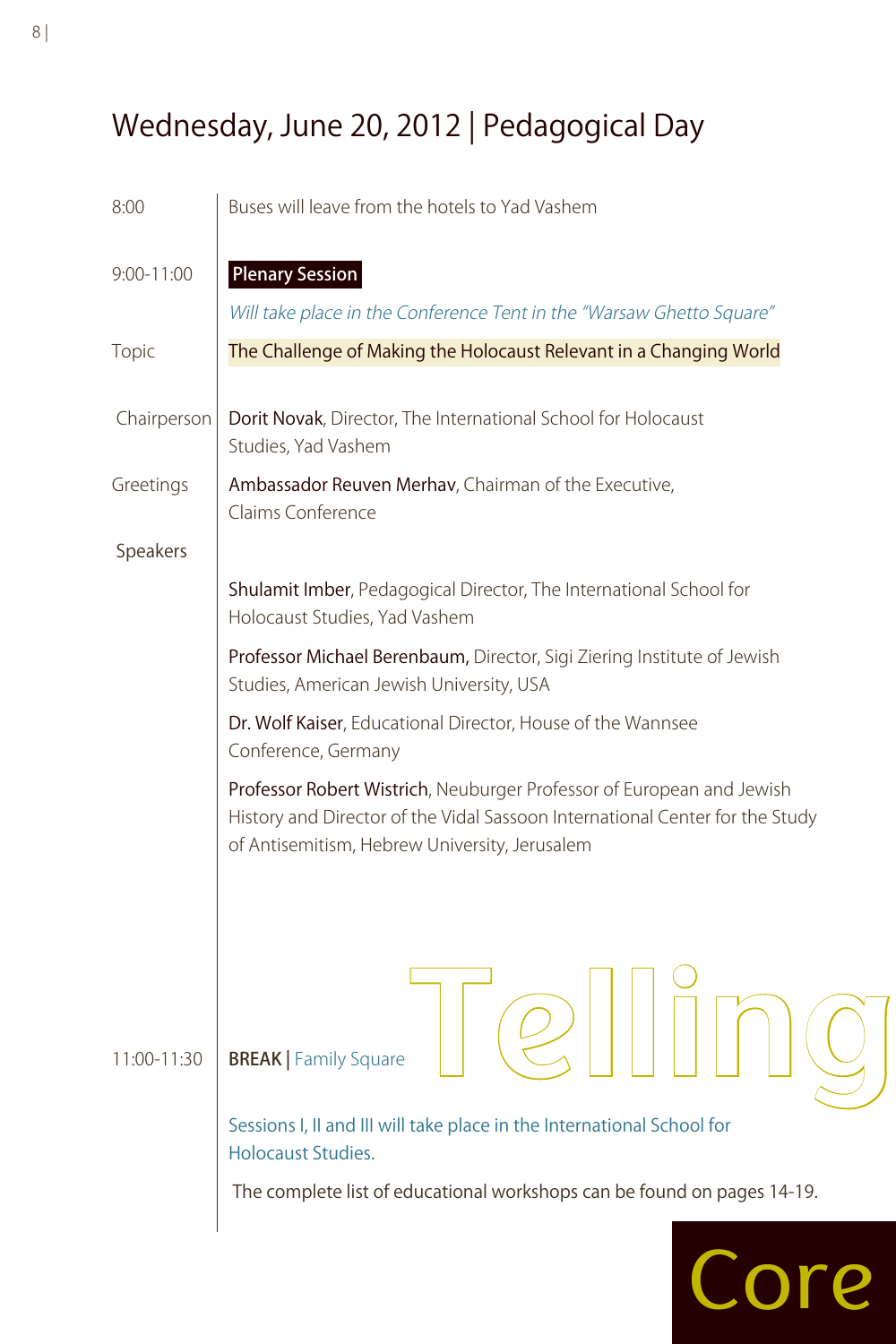

| 11:30-13:00 | <b>Session I</b>                                      |
|-------------|-------------------------------------------------------|
|             | <b>Educational Workshops</b>                          |
|             | 14 educational workshops-30 educational presentations |
| 13:00-14:00 | <b>LUNCH BREAK   Family Square</b>                    |
| 14:00-15:30 | <b>Session II</b>                                     |
|             | <b>Educational Workshops</b>                          |
|             | 11 educational workshops-25 educational presentations |
| 15:30-16:00 | <b>BREAK</b>   Family Square                          |
| 16:00-17:30 | <b>Session III</b>                                    |
|             | <b>Educational Workshops</b>                          |
|             | 11 educational workshops-26 educational presentations |
| 17:30       | Buses will return from Yad Vashem to the hotels       |

#### FREE EVENING

# **Pedagogical Day**



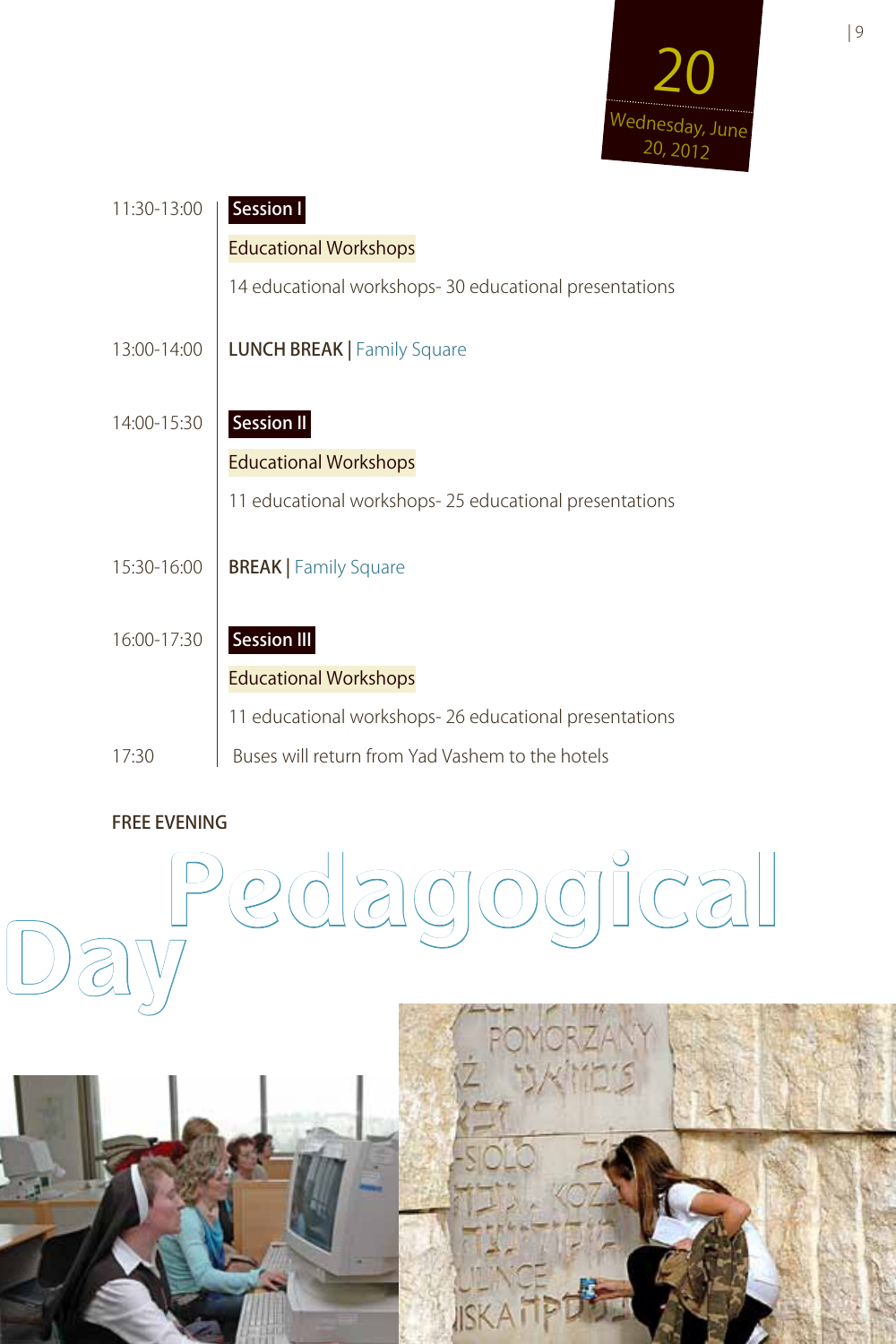## Thursday, June 21, 2012 | Special Interest Groups Day

|                            | 8:00           | Buses will leave from the hotels to Yad Vashem                                                                            |
|----------------------------|----------------|---------------------------------------------------------------------------------------------------------------------------|
|                            | $9:00 - 11:30$ | <b>Plenary Session</b>                                                                                                    |
|                            |                | Will take place in the Conference Tent in the "Warsaw Ghetto Square"                                                      |
|                            | Topic          | Challenges in Holocaust Education Today-Where Are We Going?                                                               |
|                            | Chairperson    | Dr. William Shulman, President, Association of Holocaust Organizations                                                    |
|                            | Speakers       |                                                                                                                           |
|                            |                | Professor Alvin Rosenfeld, Director, Institute for the Study of<br>Contemporary Antisemitism, Indiana University, USA     |
|                            |                | Title of the Presentation:                                                                                                |
|                            |                | The End of the Holocaust? Holocaust Memory in the 21st Century                                                            |
| Thursday, June<br>21, 2012 |                | Professor Deborah Dwork, Director, Strassler Family Center for<br>Holocaust and Genocide Studies, Clark University, USA   |
|                            |                | Title of the Presentation:                                                                                                |
|                            |                | The Challenges in Teaching the Holocaust at Universities                                                                  |
|                            |                | Rabbi Dr. Nehemia Polen, Professor of Jewish Thought and Director of<br>the Hasidic Text Institute at Hebrew College, USA |
|                            |                | Title of the Presentation:                                                                                                |
|                            |                | The Place of the Holocaust in Jewish Education                                                                            |
|                            |                | Dr. Piotr M. A. Cywiñski, Director of the Auschwitz-Birkenau Memorial<br>and Museum, Poland                               |
|                            |                | Title of the Presentation:<br>Holocaust Education at Memorial Sites: the Challenges                                       |



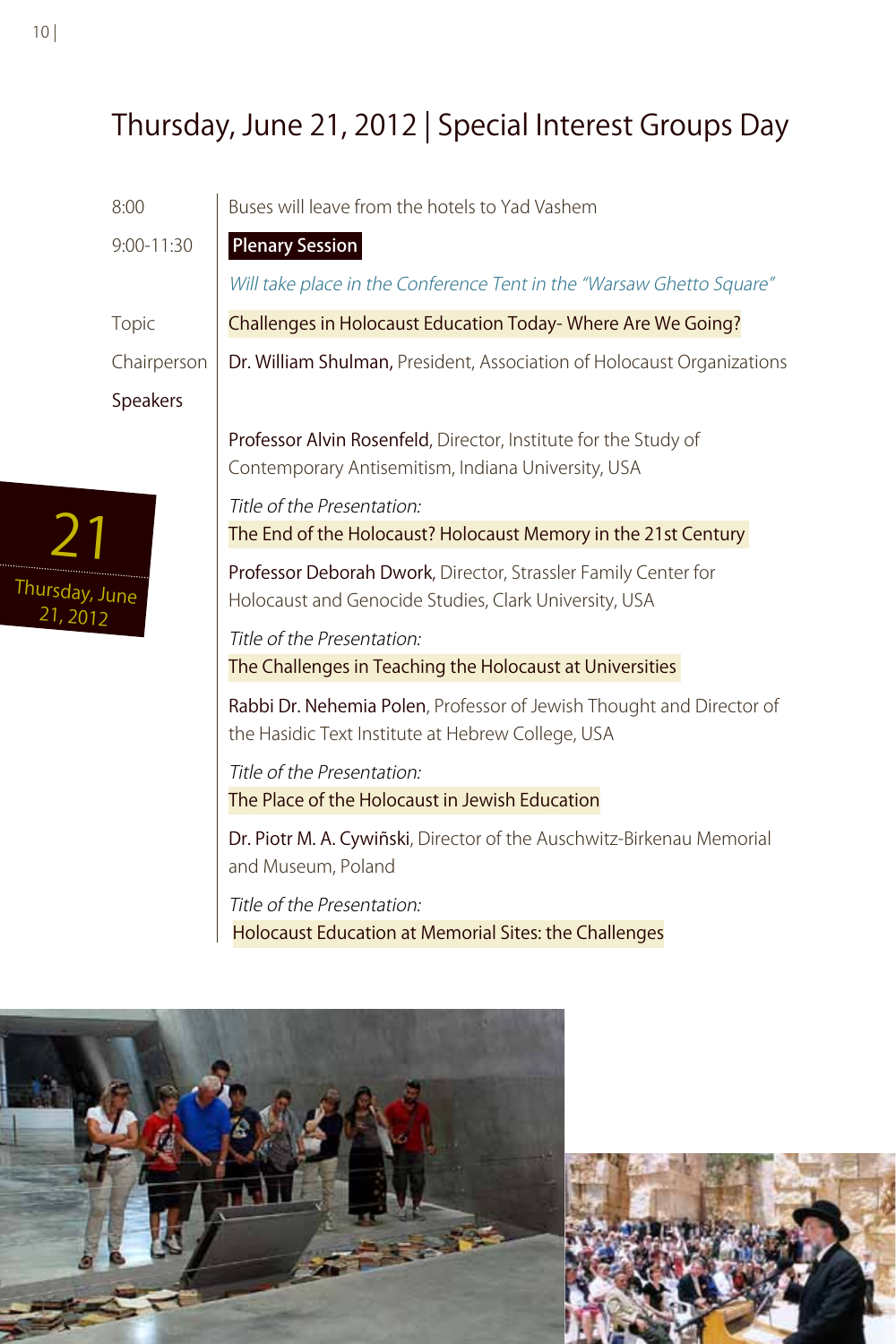# **Special Interest Groups Day**

| 11:30-12:30 | <b>LUNCH BREAK   Warsaw Ghetto Square</b>                                                                                                                           |
|-------------|---------------------------------------------------------------------------------------------------------------------------------------------------------------------|
| 12:30-14:30 | Session I                                                                                                                                                           |
|             | Three special interest groups (participants will be assigned to a group<br>according to their interest)                                                             |
|             | Directors and Educational Directors of Holocaust museums and<br>centers and Jewish museums worldwide<br>(Presentation will take place in the Yad Vashem Auditorium) |
| Topic       | <b>Holocaust Education-Parallels and Distortions</b>                                                                                                                |
|             | Panel Moderator: Ephraim Kaye, Director, International Seminars<br>for Educators, The International School for Holocaust Studies,<br>Yad Vashem                     |

#### Members of the Panel:

| Avner Shalev                      | Chairman, Yad Vashem Directorate                              | <b>Israel</b>             |
|-----------------------------------|---------------------------------------------------------------|---------------------------|
| Peter J. Fredlake                 | Director, National Outreach for<br>Teacher Initiatives, USHMM | <b>USA</b>                |
| Jacques Fredj                     | Executive Director, Memorial de la<br>Shoah                   | France                    |
| <b>Richard Freedman</b>           | Director, South African Holocaust<br>& Genocide Foundation    | South Africa              |
| <b>Zvi Civins</b>                 | Director of Education, Jewish<br>Holocaust Center, Melbourne  | Australia                 |
| Prof. Graciela Nabel<br>de Jinich | Executive Director, Museo del<br>Holocaust de Buenos Aires    | Argentina                 |
| Dr. Ilya Altman                   | Executive Director, Russian<br>Holocaust Foundation, Moscow   | <b>Russian Federation</b> |

**Telling**

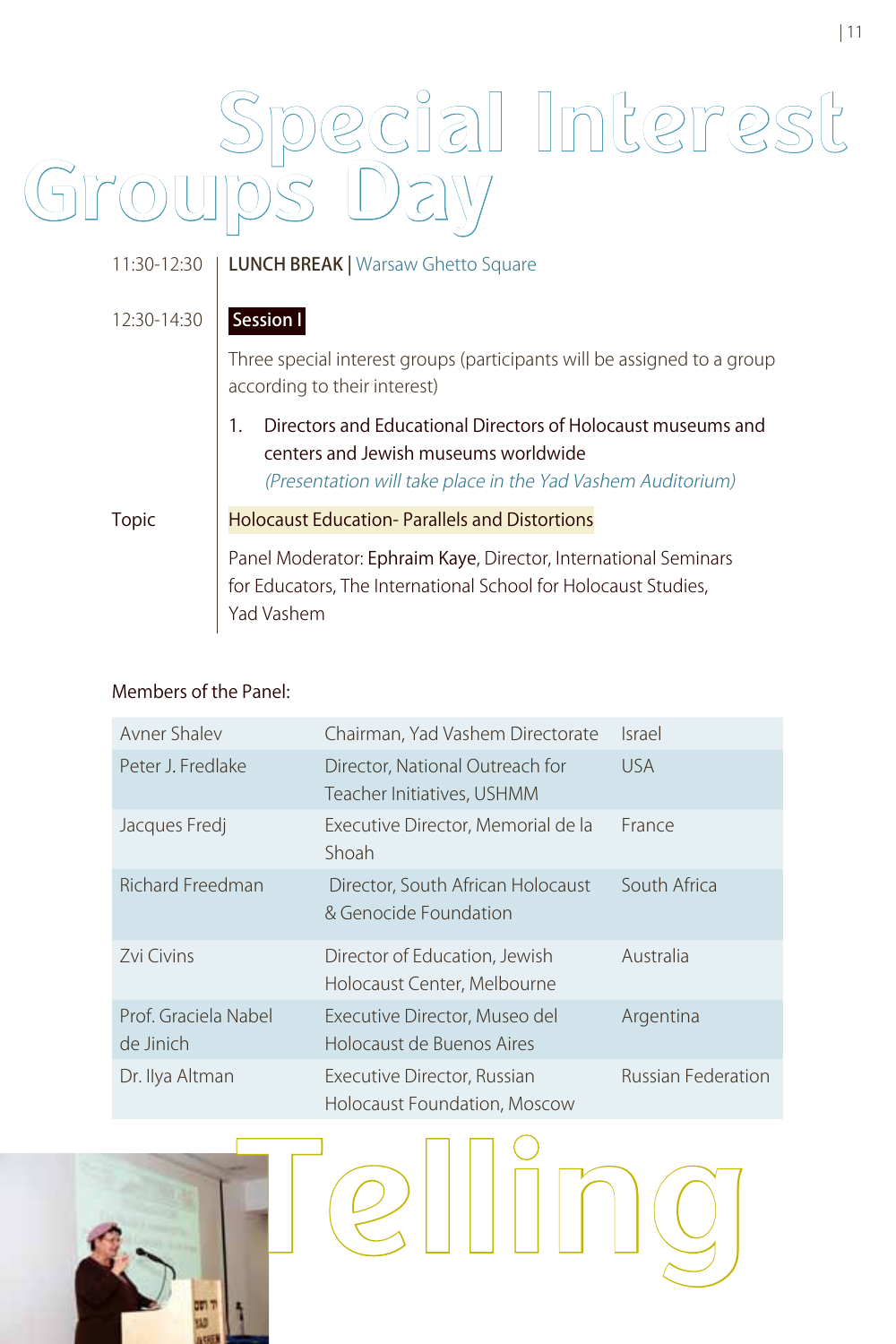#### 2. Jewish educators in formal and informal Jewish Education (Presentation will take place in the ISHS Auditorium) Topic The Challenges of Teaching the Holocaust in Jewish Educationwithin Formal and Informal Institutions Panel Moderator: Dr. Rob Rozett, Director, Yad Vashem Libraries

Members of the Panel:

| Rabbi Nochum Kaplan   | Director, Central Education Office for<br>Chabad in the Gola              | USA        |
|-----------------------|---------------------------------------------------------------------------|------------|
| Dr. Marc Kramer       | Executive Director, RAVSAK                                                | <b>USA</b> |
| Prof. Leonard Saxe    | Professor, Brandeis University, Cohen Center<br>for Modern Jewish Studies | USA.       |
| Rabbi Kenneth Brander | Dean, Yeshiva University, The Center for the<br>Jewish Future             | <b>USA</b> |
| Rabbi Shlomo Riskin   | Chancellor, Ohr Torah Institutions                                        | Israel     |

3. Educators teaching a Holocaust curriculum on the college/ university level and in public/ private and parochial high schools (Presentation will take place in the Conference Tent in the "Warsaw Ghetto Square")

#### Topic Challenges of Teaching the Holocaust at Universities and Secondary Level Educational Institutions



Panel Moderator: Mark Weitzman, Director of Government Affairs Simon Wiesenthal Center, USA

#### Members of the Panel:

| Prof. Marcia Littell Sachs  | Prof. of Holocaust and Genocide Studies,<br>Stockton College, NJ                         | <b>USA</b> |
|-----------------------------|------------------------------------------------------------------------------------------|------------|
| Prof. Dr. Christian Kuchler | Institute for Didactics of History and Politics, Germany<br>University of Aachen, Aachen |            |
| lan Jones                   | Principal, Milton District High School, OT                                               | Canada     |
| James LaMacchia             | St. Mark's School, Southborough, MA                                                      | <b>USA</b> |
| Paula Cowan                 | Senior Lecturer, School of Education,<br>University of the West of Scotland, Glasgow     | Scotland   |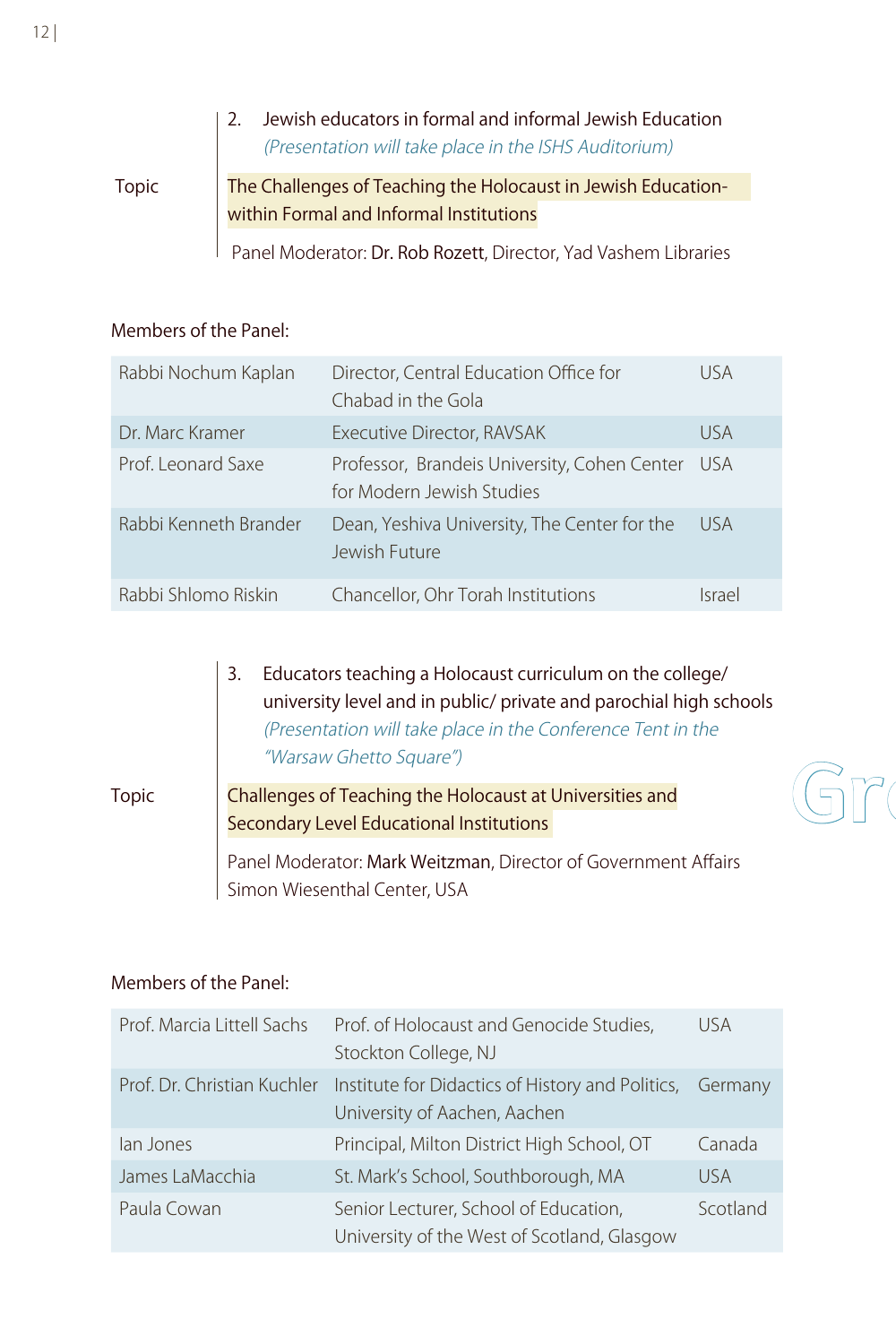#### 14:30-15:00 | **BREAK** | Family Square



15:00-16:00 **Session II** 

Topic | "Hearing the Voices of the Survivors" Participants will be divided into 9 groups (this session will take place in the International School for

Holocaust Studies)

| Elisheva Lehrman             | Holland               | Room 15 |
|------------------------------|-----------------------|---------|
| Yehudit Kleinman             | Italy                 | Room 16 |
| Frieda Klieger               | Poland                | Aud. B  |
| Tibi Ram                     | Czechoslovkia/Hungary | Room 25 |
| Dr. Giselle Cycowicz         | Czechoslovkia/Hungary | Room 17 |
| Hanna Pick                   | Germany/Holland       | Room 26 |
| Eva Lavi                     | Poland                | Room 27 |
| Rena Quint                   | Poland                | Room 24 |
| Masha Greenbaum (in spanish) | Lithuania             | Aud. A  |

# **Special Interest Groups Day**

### 16:00-16:45 | REFRESHMENT BREAK | Warsaw Ghetto Square 16:45-18:00 | Closing Conference Session (Presentation will take place in the Conference Tent in the "Warsaw Ghetto Square") Chairperson | Leonard Asper, CEO, Anthem Media Group Inc. Keynote | Kaddish Lecture | This lecture is given in memory of Izzy and Babs Asper: Dr. Samuel Pisar, International Attorney, Author, Holocaust Survivor, Honorary Ambassador of UNESCO, and Special Envoy for Holocaust Education 18:00 Buses will return from Yad Vashem to the hotels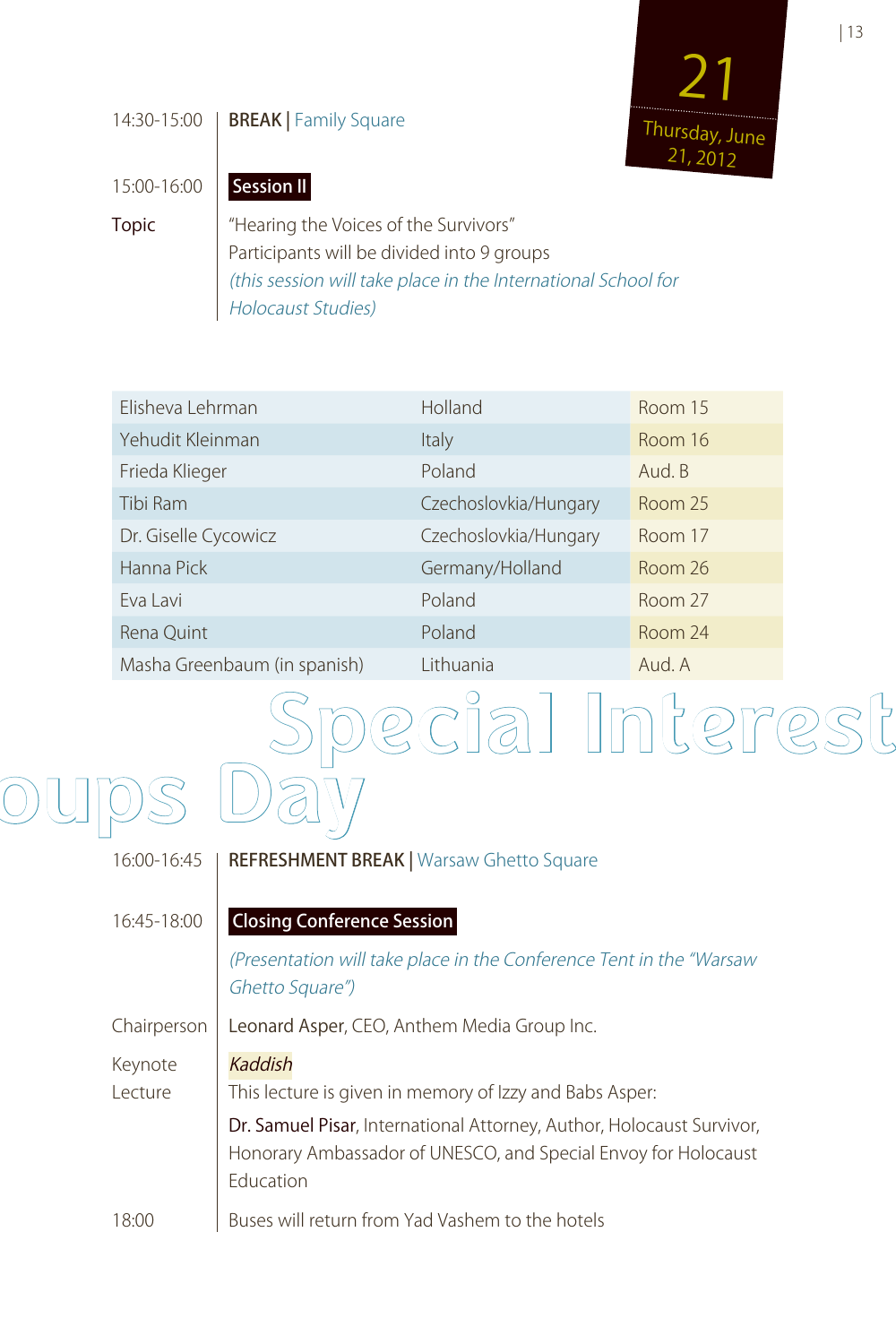### I Educational Workshops | Wednesday, June 20, 2012 | Session I - 11:30-13:00

|                | <b>Luucational Workshops   Wednesday, June 20, 2012   Jession F - FT. JUDE 20</b>                             |                               |                   |          |      |  |
|----------------|---------------------------------------------------------------------------------------------------------------|-------------------------------|-------------------|----------|------|--|
|                | <b>Title</b>                                                                                                  | Presenter                     | Country           | Language | Room |  |
| $\mathbf{1}$   | Her Story: Narratives and Photos from<br>the Perspective of Women                                             | Ann Weiss                     | <b>USA</b>        | English  | 10   |  |
| $\overline{2}$ | Shadows from the Past: Women<br>Survivors in Sweden                                                           | Mikael<br>Enoksson            | Sweden            | English  |      |  |
| $\overline{3}$ | Children in the Holocaust: Journals and Art                                                                   | Esther<br>Sterental           | <b>USA</b>        | English  | 11   |  |
| $\overline{4}$ | Echoes of a Generation: Using the<br>Diaries of Young People to Teach about<br>the Holocaust                  | Noreen Brand                  | <b>USA</b>        | English  |      |  |
| 5              | Czech Jews and the Lodz Ghetto                                                                                | Zuzana<br>Pavlovska           | Czech<br>Republic | English  | 12   |  |
| 6              | Jewish Life in the Krakow Ghetto                                                                              | Kinga<br>Kolodziejska         | Poland            | English  |      |  |
| $\overline{7}$ | The Memory of that Place:<br>Commemorating Pre-War Jewish Life<br>and the Holocaust in Lublin                 | Joanna Zetar                  | Poland            | English  | 13   |  |
| 8              | Retrieving Pre-War Jewish Life, a Story<br>from Krakow                                                        | <b>Adam Musial</b>            | Poland            | English  |      |  |
| 9              | Teaching the Holocaust through the<br>Lens of Music                                                           | Laurence<br>Sherr             | <b>USA</b>        | English  | 15   |  |
| 10             | The Role of Music in Terezin                                                                                  | Shirley Atlas                 | Australia         | English  |      |  |
| 11             | Totalitarian Ideology and<br>Dehumanization                                                                   | Thierry<br>De Win             | Belgium           | French   | 16   |  |
| 12             | Art in the Detention Camps of Pithiviers<br>and Beaune la Rolanda<br>* Translated into English                | Claude Ungar                  | France            | French   |      |  |
| 13             | Exploring the Allies' Response to the<br>Holocaust through Political Cartoons                                 | Rafael Medoff                 | <b>USA</b>        | English  | 17   |  |
| 14             | Portraits of Moral Choices: Perpetrators,<br>Bystanders, and Rescuers during the<br>Holocaust                 | <b>Tali Nates</b>             | South<br>Africa   | English  |      |  |
| 15             | Creating the Jewish Enemy: Nazi<br>Propaganda and Perpetration                                                | Kevin<br>Simpson              | <b>USA</b>        | English  | 21   |  |
| 16             | Through the Lenses of the Perpetrator -<br>Using Nazi Propaganda Photographs in<br><b>Holocaust Education</b> | Andreas<br>Weinhold           | Germany           | English  |      |  |
| 17             | Using "Kaddish, I Am Here": Music and<br>the Holocaust                                                        | Mary Lee<br>Webeck            | <b>USA</b>        | English  | 22   |  |
| 18             | Teaching Tools: Using Art, Media, and<br>Testimony to Engage Teenage Learners                                 | Laurie Weisman,<br>Roz Jacobs | <b>USA</b>        | English  |      |  |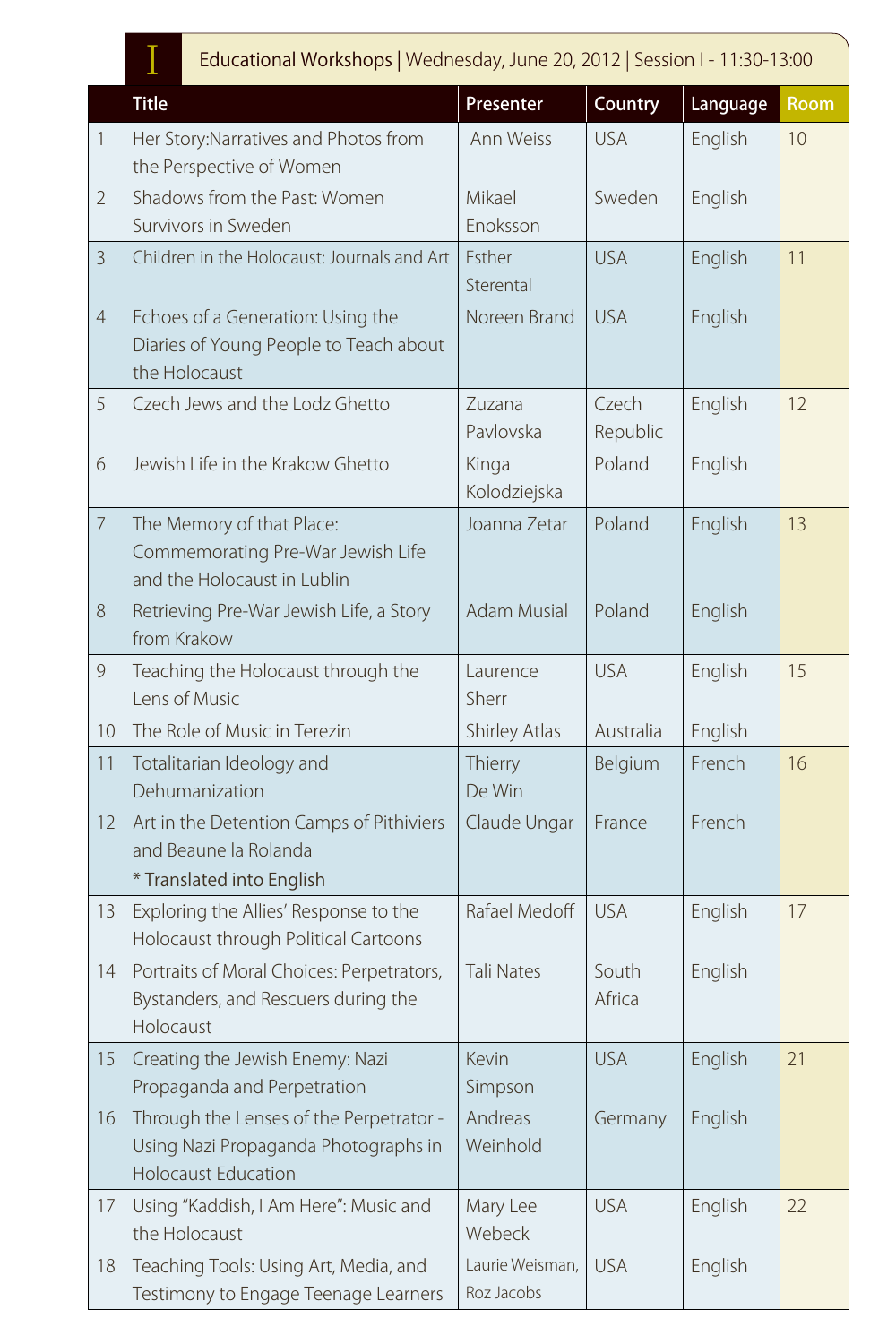|    | Educational Workshops   Wednesday, June 20, 2012   Session I - 11:30-13:00                      |                                                       |                  |          |             |
|----|-------------------------------------------------------------------------------------------------|-------------------------------------------------------|------------------|----------|-------------|
|    | <b>Title</b>                                                                                    | Presenter                                             | Country          | Language | <b>Room</b> |
| 19 | Interactive Pedagogy and Holocaust<br>Education                                                 | Kaarin<br>Johnston                                    | <b>USA</b>       | English  | 23          |
| 20 | Interrupted Childhood: Using Art &<br>Memoirs in the Classroom                                  | Dimitry<br>Anselme                                    | <b>USA</b>       | English  |             |
| 21 | Nazi Germany, Anitsemitism, and the<br>Jews                                                     | Carol Rittner,<br>Michael<br>Hayse, Gail<br>Rosenthal | <b>USA</b>       | English  | 24          |
| 22 | Nazi Ideology and the Jews                                                                      | Jason Russo                                           | <b>USA</b>       | English  |             |
| 23 | The Story of a White Plate: Using<br>Artifacts and Literature to Teach about<br>the Holocaust   | Jakub<br>Niewinski                                    | Poland           | English  | 25          |
| 24 | No One Bears Witness for the Witness                                                            | Daniela<br>Stege-Gast                                 | Germany          | English  |             |
| 25 | Survivors: the Story of Two Boys                                                                | Miljenko<br>Hajdarovic                                | Croatia          | English  |             |
| 26 | United Nations Holocaust Educational<br>Materials: Poster Project "Keeping The<br>Memory Alive" | Kimberly<br>Mann,<br>Jane Jacobs-                     | UN/USA<br>Israel | English  | 26          |
| 27 | Witnesses in Education: Using<br>Holocaust Testimony in the Classroom                           | Kimmelman<br>Liz Elsby                                | <b>Israel</b>    | English  |             |

Jose Eugenio Cordero

Liliana Ruth Iciksonas

29 Nazi Ideology Bruno Garbari Argentina Spanish

**Telling**

Spain Spanish Aud. A

Argentina  $\vert$  Spanish

28 Teaching the Final Solution: Challenges

30 Was Tango Music Present during the

for Teachers in Spain

Holocaust?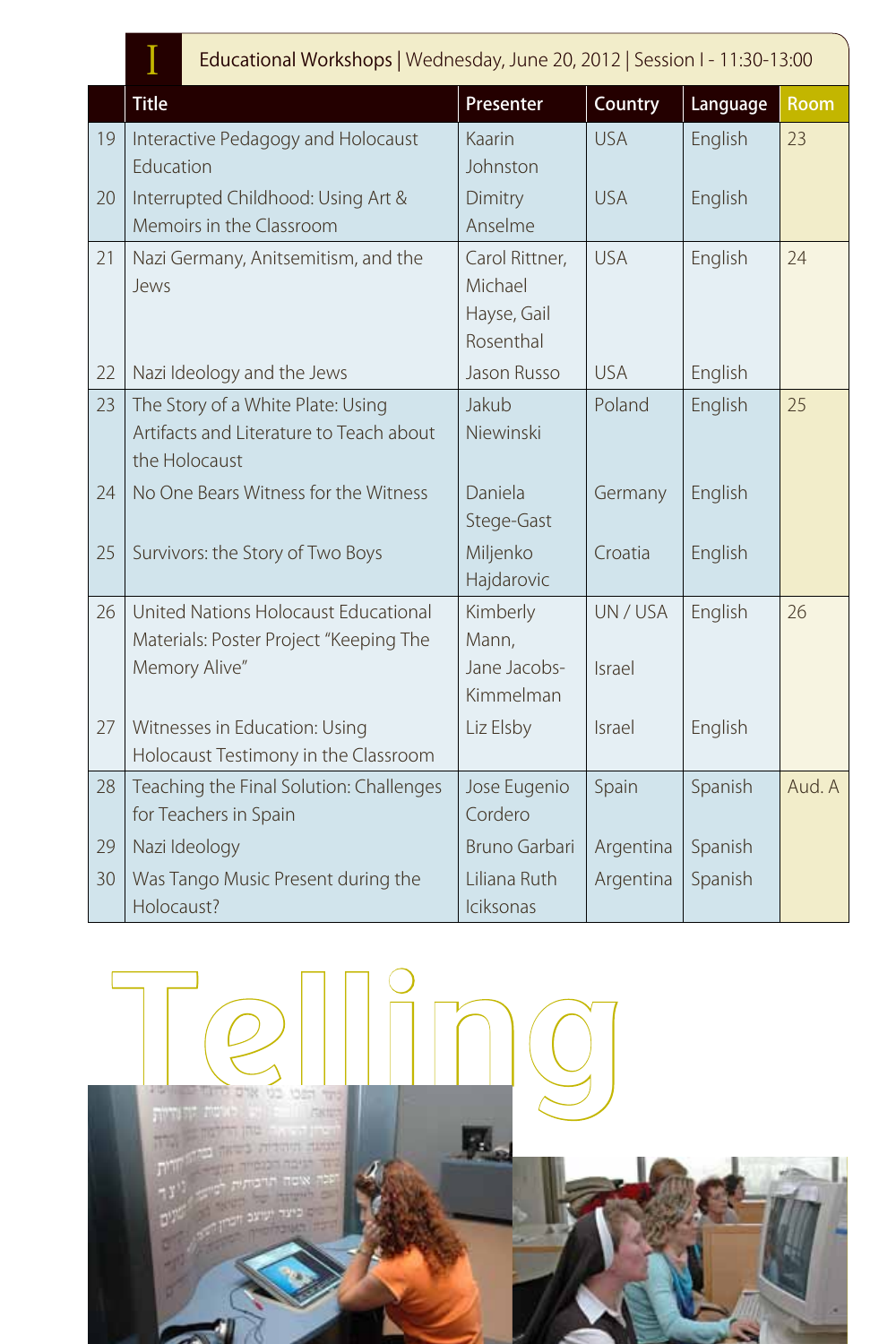|  | Educational Workshops   Wednesday, June 20, 2012   Session II - 14:00-15:30 |  |  |
|--|-----------------------------------------------------------------------------|--|--|
|--|-----------------------------------------------------------------------------|--|--|

|    | TT<br><b>Lautational Workshops</b>   Wednesday, June 20, 2012   Jession in Theory 19:50                    |                                                         |                    |          |      |
|----|------------------------------------------------------------------------------------------------------------|---------------------------------------------------------|--------------------|----------|------|
|    | <b>Title</b>                                                                                               | Presenter                                               | Country            | Language | Room |
| 31 | How One Survivor Changed a<br>Community                                                                    | Carrie Burns,<br>Menachem<br>Daum, Kamila<br>Klauzinska | <b>USA</b>         | English  | 10   |
| 32 | Running and Hiding from the Nazis in<br>1941; My Family's Escape                                           | Miriam Klein<br>Kassenoff                               | <b>USA</b>         | English  |      |
| 33 | Literature of the Second Generation:<br>Albahari's Novel, Goetz and Mayer                                  | Gordana<br>Todoric                                      | Serbia             | English  | 11   |
| 34 | From the Unique to the Universal: New<br>Methodology for Teaching in a Multi-<br><b>Cultural Classroom</b> | Noa Mkayton,<br>Deborah<br>Hartmann                     | Israel,<br>Germany | English  |      |
| 35 | Theresienstadt: Danish Children in Nazi<br>Captivity                                                       | Solvej Berlau                                           | Denmark            | English  | 12   |
| 36 | Children's Letters to Victims of the<br>Holocaust                                                          | Lars Stiernelof                                         | Sweden             | English  |      |
| 37 | Educational Projects of Yad Vashem<br><b>Graduates - Preparation Process</b>                               | Chava Baruch                                            | Israel             | English  | 15   |
| 38 | Educating India's Population on Hitler<br>and the Final Solution                                           | <b>Navras</b><br>Aafreedi                               | India              | English  |      |
| 39 | Gathering the Fragments and the<br>Representation of Film                                                  | Inbal Kvity-<br>Ben Dov,<br>Daphna Gallili              | Israel             | English  |      |
| 40 | The Fate of Jewish Children in Berlin                                                                      | Veronika<br>Nahm                                        | Germany            | English  | 13   |
| 41 | Teaching the Holocaust to Children - a<br>Psycho-Educational Approach                                      | Batsheva<br>Dagan                                       | <b>Israel</b>      | English  |      |
| 42 | No Lightweight Packages: Pre-War<br>Jewish Life in Germany                                                 | Eva<br>Lettermann                                       | Germany            | English  | 16   |
| 43 | Jewish Life in Poland Before the War                                                                       | Jan Darsa                                               | <b>USA</b>         | English  |      |
| 44 | Reading Together: an Israeli-German<br>E-Learning Pilot Project                                            | Matthias<br>Schickel,<br>Alexander<br>Schoner           | Germany            | English  | 17   |
| 45 | Antisemitism in Wuerzburg throughout<br>the Ages                                                           | Klaus<br>Warmuth                                        | Germany            | English  |      |
| 46 | Educating Students about Antisemitism                                                                      | Annalisa Govi,<br>Matthias<br>Durchfeld                 | Italy              | English  |      |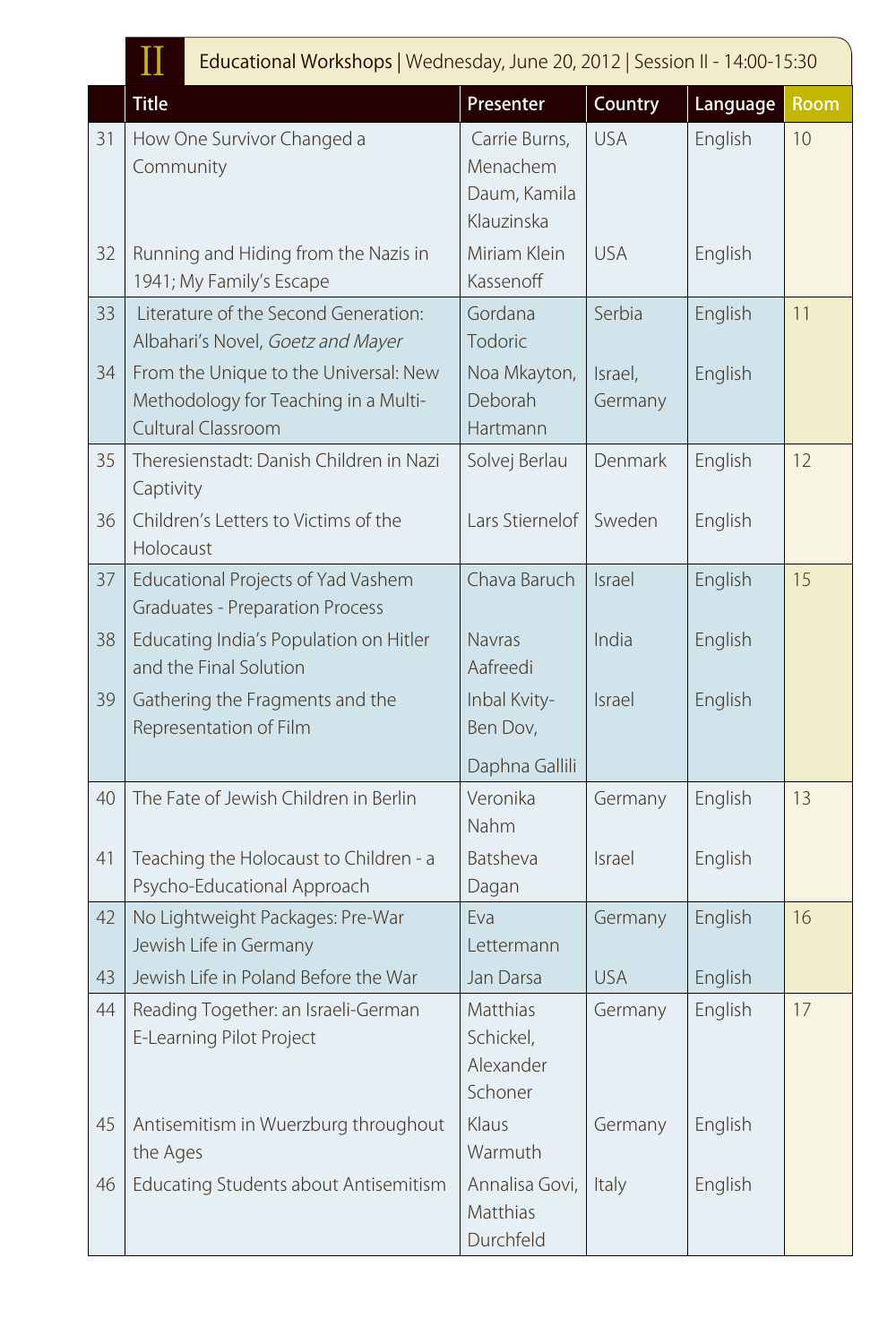|    | Ш<br>Educational Workshops   Wednesday, June 20, 2012   Session II - 14:00-15:30                 |                                                            |            |          |             |
|----|--------------------------------------------------------------------------------------------------|------------------------------------------------------------|------------|----------|-------------|
|    | <b>Title</b>                                                                                     | Presenter                                                  | Country    | Language | <b>Room</b> |
| 47 | Faith and Philosophical Issues during<br>the Holocaust                                           | Alan Berger                                                | <b>USA</b> | English  | 21          |
| 48 | Teaching Survivor Writing as History,<br>Gender Studies, and Literature                          | Carole Vopat                                               | <b>USA</b> | English  |             |
| 49 | "I Heard the Footsteps": Graphic Novels<br>and Survivor Testimony                                | Robert<br>Bernheim                                         | <b>USA</b> | English  | 22          |
| 50 | Teaching about the Holocaust and<br>Antisemitsm through Testimonies and<br><b>Graphic Novels</b> | Tine<br><b>Brondum</b>                                     | Denmark    | English  |             |
| 51 | Understanding the Holocaust in Muslim<br>and Jewish Communities                                  | Patrick<br>Mascoe                                          | Canada     | English  | 25          |
| 52 | Teaching the Holocaust in Egypt:<br>Methods and Responses                                        | <b>Helen Carr</b>                                          | Egypt      | English  |             |
| 53 | Holocaust Education in Schools of<br>Medicine in Spain: Different Experiences                    | Esteban<br>Gonzalez<br>Lopez, Maria<br>Rosa Rios<br>Cortes | Spain      | Spanish  | Aud. A      |
| 54 | Nazi Medicine and Jewish Medicine<br>during the Holocaust                                        | <b>Esther Cuerda</b>                                       | Spain      | Spanish  |             |
| 55 | The History of Antisemitism                                                                      | Natalie Pavlik                                             | Panama     | Spanish  |             |

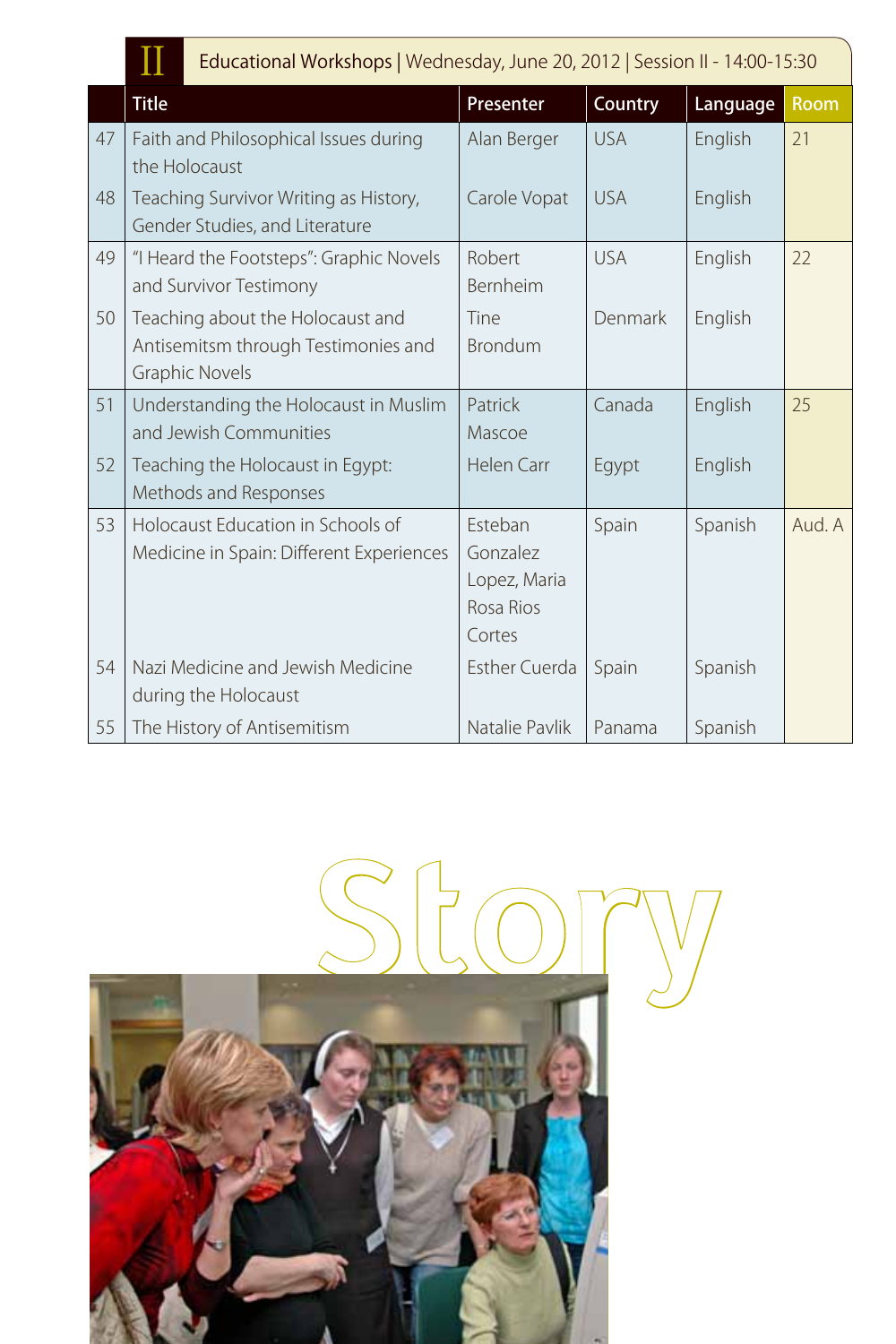|    | Educational Workshops   Wednesday, June 20, 2012   Session III - 16:00-17:30 |                                               |                    |          |      |
|----|------------------------------------------------------------------------------|-----------------------------------------------|--------------------|----------|------|
|    | <b>Title</b>                                                                 | Presenter                                     | Country            | Language | Room |
| 56 | Dilemmas of Orthodox Jewish<br>Leadership during the Holocaust               | Yael Richler-<br>Friedman                     | Israel             | English  | 10   |
| 57 | Studying the Holocaust through the<br>Lens of Resistance                     | Jeraldine<br>Kraver,<br>Elizabeth<br>Spalding | <b>USA</b>         | English  |      |
| 58 | Teaching about the Righteous                                                 | Stanlee Stahl                                 | <b>USA</b>         | English  | 11   |
| 59 | Tracing Wallenberg's Path                                                    | Szilvia Peto                                  | Hungary            | English  |      |
| 60 | Lessons of Contemporary Ethics from<br>the Holocaust                         | Daniel Bitran                                 | <b>USA</b>         | English  | 12   |
| 61 | Nazi Medicine: Science of Torture?                                           | James Paharik                                 | <b>USA</b>         | English  |      |
| 62 | Holocaust Survivor Testimony and 21st<br>Century Literacy: IWitness          | Martin Smok                                   | Czech<br>Republic  | English  | 13   |
| 63 | Defining Resistance: Echoes and<br>Reflections                               | Marji Lipshez<br>Shapiro                      | <b>USA</b>         | English  |      |
| 64 | Teaching the Shoah; Preventing<br>Extremism                                  | Arno Brandle                                  | Liechten-<br>stein | English  | 15   |
| 65 | The British Government and the<br>Kindertransport                            | Kay Andrews                                   | United<br>Kingdom  | English  |      |
| 66 | Teacher Education in Israel - the<br>Challenges                              | Leah<br>Roshkovsky                            | Israel             | English  |      |
| 67 | Holocaust Relevancy in an Age of<br>Genocide                                 | Sheryl<br>Oehayon,<br>Shlomit<br>Stiener      | Israel             | English  | 16   |
| 68 | Teaching the Holocaust through<br>Information Technology                     | Veronica<br>Kovacic,<br>Tomas Mojo            | Argentina          | English  |      |
| 69 | Private Tolkatchev at the Gates of Hell                                      | Christina<br>Whitelaw<br>Jaffe                | Germany            | English  | 17   |
| 70 | An Interdisciplinary Approach to<br>Teaching the Final Solution              | Elisabeth<br>Streibel                         | Austria            | English  |      |
| 71 | Mala: A Life and Love in Auschwitz                                           | Petra<br>Vahrenhorst                          | Germany            | English  |      |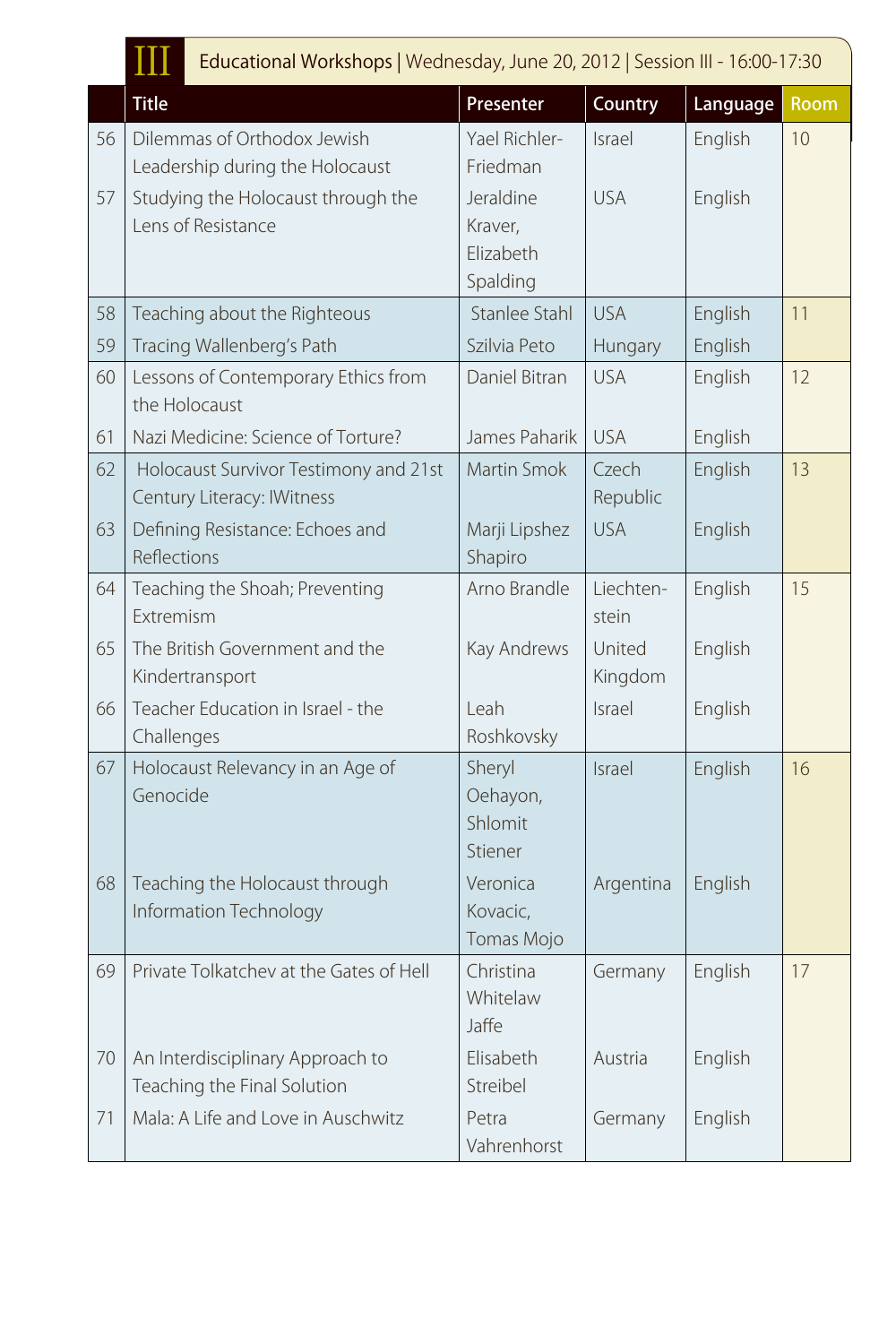|  |  | Educational Workshops   Wednesday, June 20, 2012   Session III - 16:00-17:30 |  |
|--|--|------------------------------------------------------------------------------|--|
|--|--|------------------------------------------------------------------------------|--|

|    | TTT                                      |                     |            |          |             |
|----|------------------------------------------|---------------------|------------|----------|-------------|
|    | <b>Title</b>                             | Presenter           | Country    | Language | <b>Room</b> |
| 72 | Music and the Holocaust                  | Sadler              | United     | English  | 25          |
|    |                                          | Johnson             | Kingdom    |          |             |
| 73 | Teaching the Holocaust through Art       | Caroline            | United     | English  |             |
|    |                                          | Slifkin             | Kingdom    |          |             |
| 74 | The Artist as a Witness to the Holocaust | <b>Grant Rogers</b> | United     | English  |             |
|    |                                          |                     | Kingdom    |          |             |
| 75 | A Convenient Hatred: The History of      | Mary Johnson        | <b>USA</b> | English  | 24          |
|    | Antisemitism                             |                     |            |          |             |
| 76 | The Sunflower: Moral Ambiguity in the    | Susan Shapiro       | <b>USA</b> | English  |             |
|    | Holocaust                                |                     |            |          |             |
| 77 | A Bi-National Conversation - Polish and  | Grzegorz            | Poland     | English  | 23          |
|    | Israeli Youth Look at the Past           | Siwor               |            |          |             |
| 78 | Antisemitism and the Holocaust in        | <b>Alexis</b>       | Greece     | English  |             |
|    | Greece through Primary Documents         | Menexiadis          |            |          |             |
| 79 | The Cinema in the Classroom -            | Isabel              | Uruguay    | Spanish  | Aud. A      |
|    | What, How, and How Much: Sharing         | <b>Burstein</b>     |            |          |             |
|    | <b>Educational Experiences</b>           |                     |            |          |             |
| 80 | Transmission of the Jewish Stereotype:   | Ana Maria           | Chile      | Spanish  |             |
|    | Antisemitism in Literature and Film      | Tapia Adler         |            |          |             |
| 81 | Teaching the Shoah through Women         | Alicia Ramos        | Spain      | Spanish  |             |
|    | Writers and Literary Texts               | Gonzalez            |            |          |             |